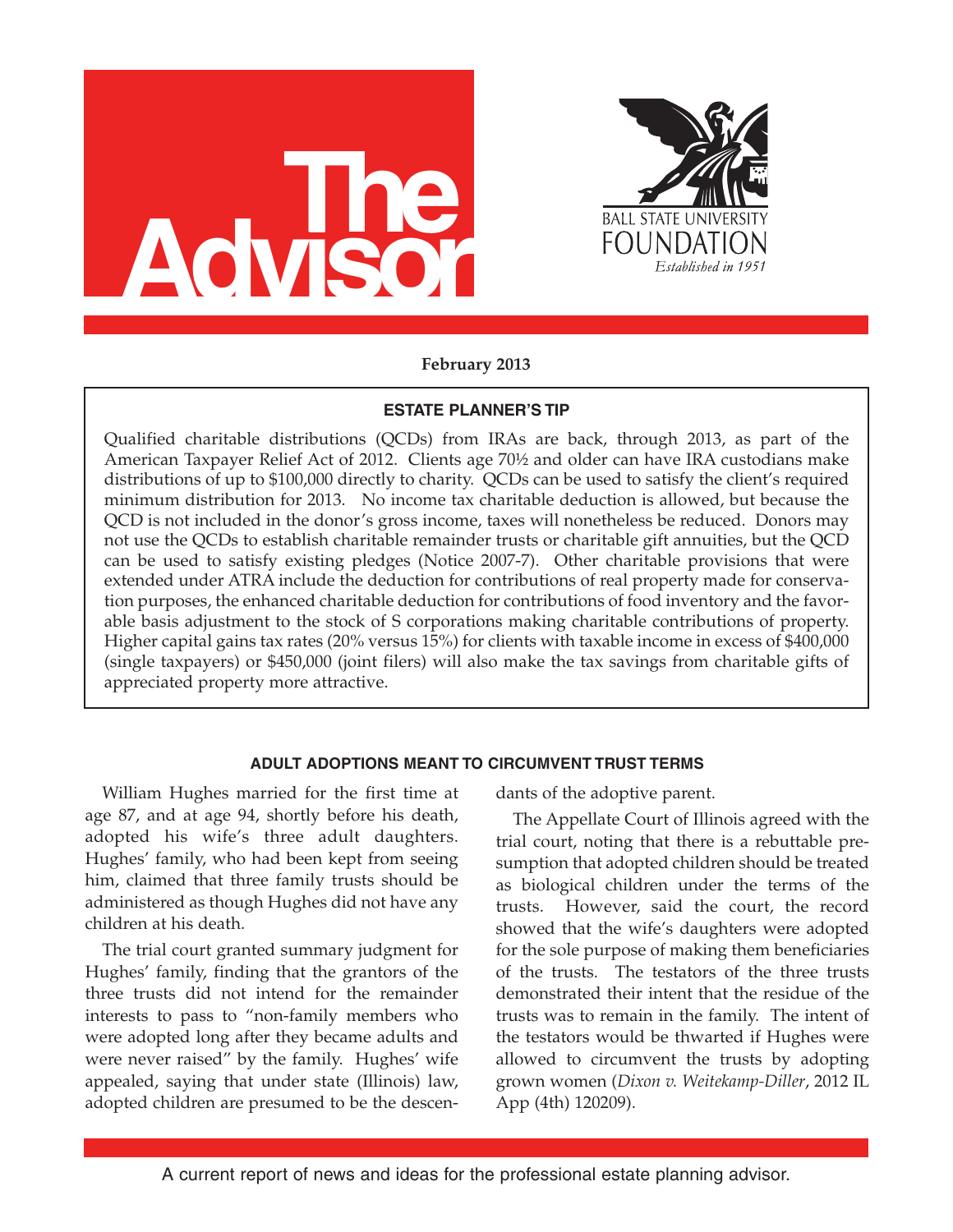### **BEQUEST RECIPIENT "UNAMBIGUOUS"**

One quarter of the charitable bequest Elaine Hillman made in her trust was to benefit "MIAMI children's hospital foundation, cranial/facial FOUNDATION," to the attention of Dr. Anthony Wolfe. When Hillman died in 2007, both Miami Children's Hospital Foundation and Miami Care Foundation claimed to be the intended beneficiaries.

The trial court determined that Hillman's trust was ambiguous and that her intention had been to give Dr. Wolfe the ability to direct and control the assets of the trust. Dr. Wolfe is, and was at the time Hillman's trust was executed in 2004, the director of Miami Children's Hospital's craniofacial surgical program. He is also head of Miami Care Foundation. The court ruled that the bequest was intended for Miami Care.

The District Court of Appeals of Florida disagreed, finding no ambiguity on the face of Hillman's trust. The court noted that at the time the trust was executed, Miami Care Foundation did not even exist. A court may look beyond the face of a will if there is an ambiguity as to the person to whom it is applicable, said the court, but the general rule is that the misnomer of a legatee will not defeat a bequest where the intended beneficiary can be identified with certainty. Because Hillman's trust unambiguously named Miami Children's Hospital Foundation as beneficiary,

### **PHILANTHROPY PUZZLER**

Hiram wants to establish a net-income with make up charitable remainder unitrust that is payable to him for life, then to his son. The trust produces at least a 10% remainder interest for charity. His advisor suggests that he retain the right to revoke his son's survivorship interest in his will. Aside from making the gift incomplete for gift tax purposes, is there any other reason to retain the right to revoke?

the trial court erred in finding Miami Care Foundation to be the beneficiary of Hillman's trust (*Miami Children's Hospital Foundation, Inc. v. Estate of Hillman*, No. 4D11-2153).

### **PART OF TRUST YIELDS ADDED DEDUCTION**

John and Abigail established a charitable remainder unitrust for their joint lives, using community property. They retained the right to change the remainder charities. Following Abigail's death, John proposed to contribute an undivided interest in the unitrust payments to and irrevocably name a specific organization as the beneficiary of a portion of the remainder. The charity's income and remainder interests will merge under state law and a portion of the corpus will be distributed outright to the charity. The balance of the corpus will continue to be held in trust.

In Rev. Rul. 86-60 (1986-1 C.B. 302), the IRS ruled that a gift to charity of an income beneficiary's rights in a charitable remainder annuity trust qualifies for a charitable deduction. John's proposed transfer is analogous and qualifies for a deduction under Code §170. The amount of the deduction is the present value of the right to receive annual payments equal to the percentage payout of the net fair market value of the trust assets. The IRS also ruled that John will be entitled to a gift tax charitable deduction under Code §2522(a) for the fair market value of his gift and that the transfer will not cause the disqualification of the trust under Code §664(d)(2) (Ltr. Rul. 201249002).

## **DONOR'S HOLDING PERIOD PROVES PROBLEMATIC**

In 1996, Joseph Williams agreed with Abbey Art Consultants to buy art at a discount, to be held for more than one year, before the works were donated to charity. Abbey would identify and obtain an appraisal for the art when Williams directed it to be donated.

In December 1997, three pieces were given to Drexel University. The works had an appraised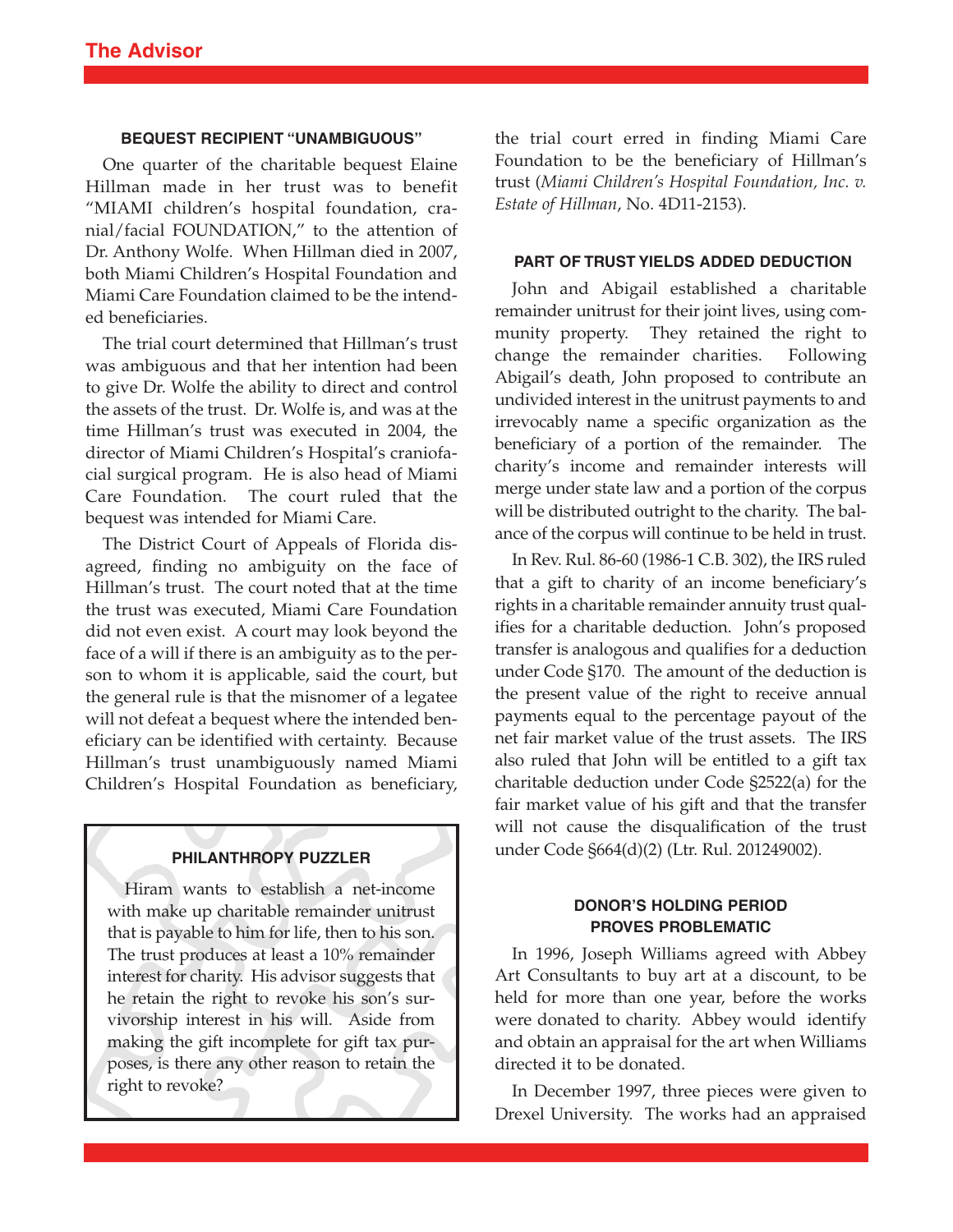value of \$425,625. Abbey sent Williams an invoice for \$98,400, to be added to his original \$3,600 deposit. Williams claimed a charitable deduction for the appraised value. Williams made a similar gift in 1999 to the art museum at Florida International University, claiming a deduction of \$250,525 for artwork for which he paid \$57,500 in December 1999. In 2000, he paid Abbey \$21,758 for artwork appraised at \$98,900 to be given to Drexel University.

The IRS did not challenge the fact that Williams made the payments to Abbey, that Abbey made the gifts on Williams' behalf to the universities or claim that the appraisals were unreasonable. However, the IRS disallowed most of the deductions for 1997, 1999 and 2000 on the grounds that Williams had owned the artwork for less than a year before the date of the gifts. Under Code §170(e), his deduction was therefore limited to his basis, rather than the fair market value.

Williams claimed that the holding period began in December 1996, when he executed the agreement with Abbey. The Tax Court found that although the agreement obligated Abbey to sell the works, it did not obligate Williams to buy them. Therefore, the agreement was an option to purchase the art and Williams' holding period did not begin until he exercised the option and committed himself to pay for the works. In each case, the exercise of the option occurred within less than one year of the contributions. It is not clear, said the court, that Abbey even owned any of the artwork before the appraisal dates. Because Williams owned the art for less than one year, his deduction is limited to basis under Code §170(e)(1) (*Williams v. Comm'r*., 101 T.C.M. 1408).

# **A LITTLE SOMETHING EXTRA FOR UNCLE SAM**

Taxpayers worried about the national debt can make deductible contributions to the Department of Treasury. Gifts are placed in a special account that may only be used to pay at maturity, or to redeem or buy before maturity, obligations of the

government. Treasury is required to dispense account funds only for that purpose.

Under Code §170(c)(1), gifts to the U.S. are considered charitable contributions, provided the gifts are made exclusively for public purposes. A payment to reduce the public debt is exclusively for public purposes, ruled the IRS.

Gifts of cash up to \$250 may be substantiated by a bank record or written communication from the donee. For gifts of \$250 or more, the donor must obtain a contemporaneous written acknowledgment from the donee, including the amount of the cash or description of the property given, along with a statement that no gifts or services were received in exchange for the transfer, or a good faith estimate of the value of any goods or services received [Code §170(f)(8)]. The Treasury provides a written acknowledgment for contributions made toward reducing the public debt (IT&A-GENIN-148142-11).

#### **PUZZLER SOLUTION**

Code §2702 provides that the value of a retained interest in trust, with a transfer of an interest to a family member, is zero unless the retained interest is a qualified interest – defined as the right to receive a fixed amount or a fixed percentage of the fair market value of the property in the trust [Code  $\S$ \$2702(b)(1) and (2)]. Hiram's gift to his son, if complete, would be the full value of the trust income interest – not just the son's right to receive payments after Hiram's death – because of the net-income provision [Code §2702(a)(2)(A)(i)]. Hiram could avoid this result by choosing a fixed percentage charitable remainder unitrust or an annuity trust (although passing the 10% remainder interest threshold is difficult in a low §7520 rate environment) or, as his advisor suggests, simply render the gift incomplete for gift tax purposes by keeping a testamentary right to revoke.